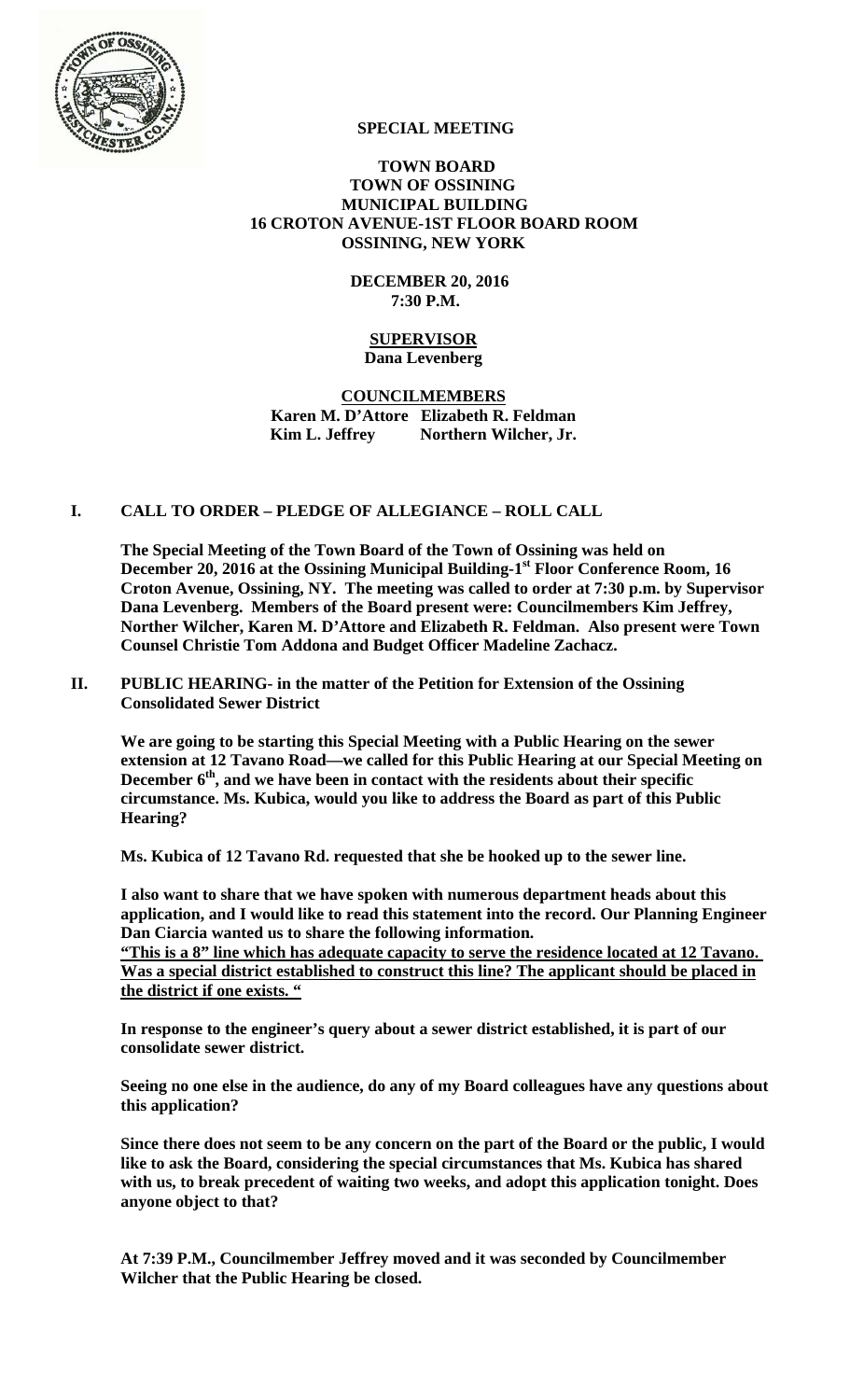# **III. PUBLIC COMMENT ON AGENDA ITEMS**

**None** 

# **IV. BOARD RESOLUTIONS**

**A. Sewers - Approval of Ossining Consolidated Sewer District Extension – Birney Kubica and Akira Onoyama, 12 Tavano Road**

**Councilmember Wilcher moved and it was seconded by Councilmember Jeffrey that the following be approved:** 

**Whereas, a Petition for the extension of Ossining Consolidated Sewer District located at 12 Tavano Road in the Town of Ossining, Westchester County, New York, dated December 5th, 2016 has been presented to the Town Board by Birney Kubica; and** 

**Whereas, an Order was duly adopted by the Town Board on December 6th, 2016 reciting the filing of said Petition, the boundaries of the proposed sewer extension, the improvements**  proposed and the cost thereof, and specifying December 20<sup>th</sup>, 2016 at 7:30pm at **Town/Village Hall, 16 Croton Avenue, Ossining, New York as the date, time and place where the said Board would hold a Public Hearing to consider the Petition and to hear all persons interested in the subject matter thereof concerning the same; and** 

**Whereas, such Order was duly posted and published as required by law; and** 

**Whereas, a public hearing on the matter was duly held by the Town Board on December 20th, 2016, where discussion of the matter was had, and all persons interested were given the opportunity to be heard; and** 

**Whereas, pursuant to Section 194 (6) of the Town Law, the approval of the State Comptroller is not required since the entire burden of the financing of the proposed extension is to be borne by the Petitioner, and there is to be no financing borne by the Town of Ossining, the Ossining Consolidated Sewer District, or any prior extensions thereof;** 

**Now, Therefore, Be It Resolved (a) that the petition is signed and acknowledged as required by law; (b) that all the property and property owners within the proposed extension are benefited thereby; (c) that all the property and property owners benefited thereby are included and (d) that it is in the public interest to grant the relief sought; and it is further** 

**Resolved, that the extension of the Ossining Consolidated Sewer District in the Town of Ossining, Westchester County, New York, as proposed in the Petition, be and the same is hereby approved, and that the said sewer district extension include the property as described in the said Petition; and it is further** 

**Resolved, that the Town Clerk shall, within ten (10) days after adoption of this Resolution, file certified copies thereof in duplicate in the Office of the State Department of Audit and Control at Albany, New York, and record a certified copy in the Office of the Clerk of the County of Westchester.**

**Motion Carried: Unanimously** 

# **V. Special Presentation:**

- **Malissia Williams in Honor of Bobby Williams: County Legislator Catherine Borgia**
- **VI. Resolution**

## **Unity Resolution**

**Councilmember D'Attore moved and it was seconded by Councilmember Wilcher that the following be approved:** 

**Whereas, an increase in hate crimes targeted towards minority groups, specifically immigrants, people of color, members of the LGBTQ community, and those who observe Islam and Judaism, have increased significantly in the wake of the national election; and** 

**Whereas, administration changes at the Federal level have caused persons from minority groups, specifically immigrants, people of color, members of the LGBTQ community, and**